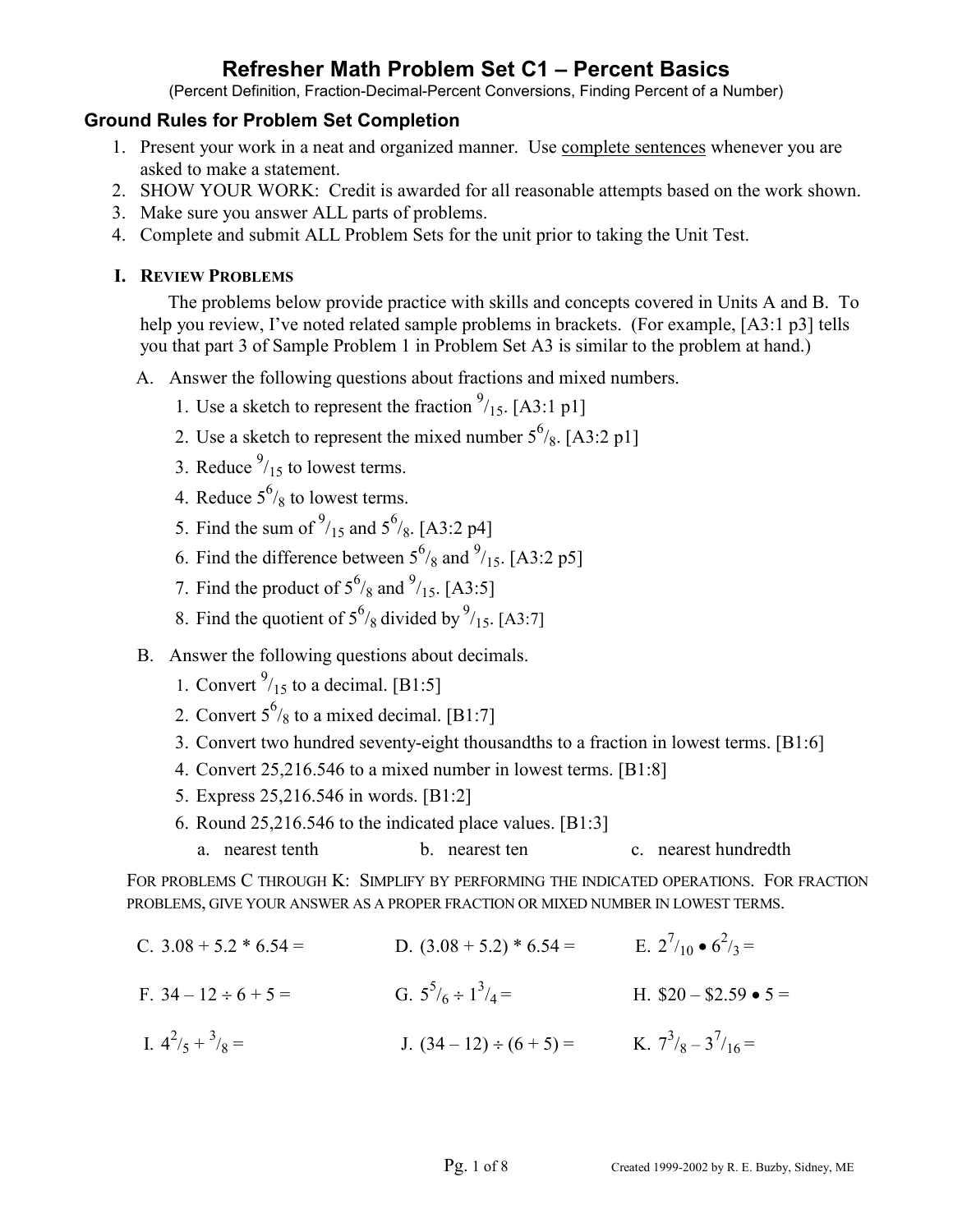(Percent Definition, Fraction-Decimal-Percent Conversions, Finding Percent of a Number)

For Problems L through R, completely solve all parts using steps (*i*), (*ii*), and (*iii*) below.

- *i*. State what it is you are to find. Give your answer as a complete sentence.
- *ii*. Solve the problem, showing your work.
- *iii*. State the answer in a complete sentence.
- L. Tim is going to make biscuits and cookies for the local homeless shelter. The biscuit recipe uses  $\frac{2}{3}$  cup of milk and makes 1 dozen biscuits and the cookie recipe calls for  $\frac{1}{4}$  cups of milk for each dozen cookies. He has 3 quarts (12 cups) on hand before he starts baking. He plans to make 30 biscuits and 4 dozen cookies. Determine how many cups of milk he will use in making the biscuits.
- M. Determine how much milk Tim will have left after making the biscuits and cookies in Problem L.
- N. Jerry knows that two-fifths of his class is boys. If the are a total of 25 students in his class, how many are girls?
- O. After driving 254 miles it took 10.6 gallon's to fill the gas tank on Mary's car. If the gas tank on Mary's car holds a total of 13.2 gallons, how far could she drive on one tank of gas at this mileage? Round to the nearest tenth of a unit during your calculations.
- P. Pete has been making shelves. As a result, he has three boards left over. The boards are  $9^{3}/_{4}$ inches,  $17^{1/2}$  inches, and  $15^{5/8}$  inches long. What is the total length of the boards?
- Q. Judy bought four TV dinners at \$2.69 each and a dozen eggs for \$1.89. How much change should she get if she pays with a twenty-dollar bill?
- R. XYZ stock started the day at  $28^3$ /<sub>8</sub> and finished at  $25^3$ /<sub>4</sub>. How many points did the stock drop that day?
- S. Measure each line below to the nearest tenth of a centimeter.



## **II. THE MEANING OF PERCENT**

The word "*percent*" means "*in every 100*". For example, if a computer chip maker has a failure rate of two percent we know that, on average, 2 in every 100 chips will fail. We can express this failure rate as  $\frac{2}{100}$ . Thus, a percent can be viewed as a fraction with a denominator of 100. [Note: Anytime you see the root word *cent* it is a reference to 100. Examples: There are 100 years in a *cent*ury, 100 *cent*imeters in a meter, 100 *cent*s in a dollar, and a *cent*urion was a Roman soldier in charge of 100 men.]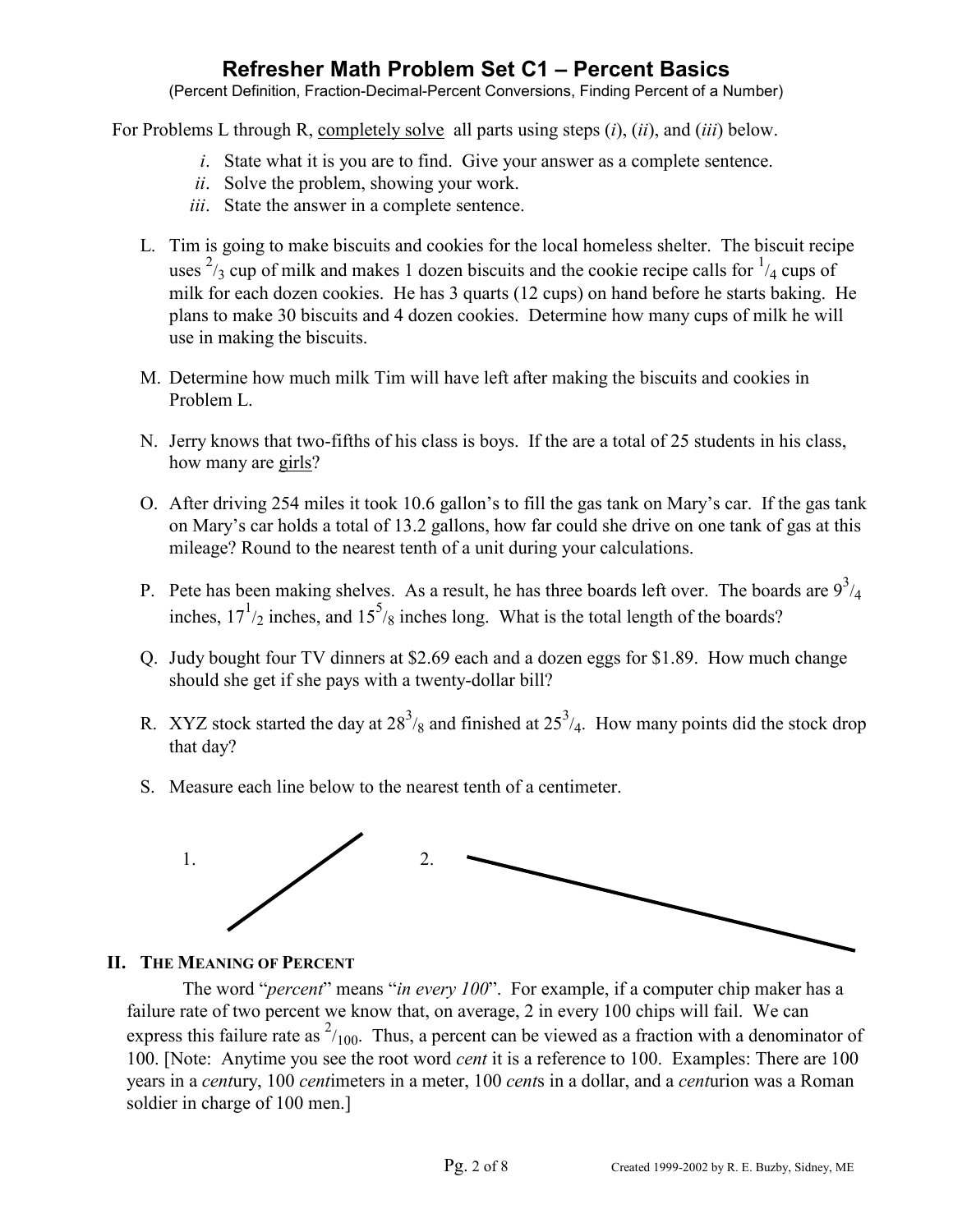(Percent Definition, Fraction-Decimal-Percent Conversions, Finding Percent of a Number)



- A. State (a) the percent represented by each of the following situations, then (b) write this percent as a fraction with a denominator of 100. Refer to Sample Problem 1 is needed.
	- 1. A credit card company charges \$18 for every 100 dollars charged.
	- 2. Of twenty people responding to a survey, eight were teenagers.

## **SAMPLE PROBLEM 2 WITH SOLUTION**

(a) Explain the meaning of the percent used in each of the following situations, then (b) write this percent as a fraction with a denominator of 100.

1. In 1995, national defense accounted for about 18% of the federal budget.

 Answer: a. Of every \$100 in the 1995 federal budget, \$18 was earmarked for national defense.

b.  $18/100$ 

- 2. Jim's mutual fund yielded a return of 15% last year.
	- Answer: a. Jim made \$15 for each \$100 he had invested in his mutual fund last year.
		- b.  $15/100$
- B. (a) Explain the meaning of the percent used in each of the following situations, then (b) write this percent as a fraction with a denominator of 100. Refer to Sample Problem 2as needed. For more practice, see page 98 of Contemporary's Number Power 2 work-text.
	- 1. In 1995, about 11% of the federal budget was set aside for Medicare.
	- 2. According to the 1990 census, approximately 9% of the people living in the United States are of Hispanic origin.
- C. Draw a sketch that represents the percent used in Problem B1. [Remember, a percent is just a special fraction.]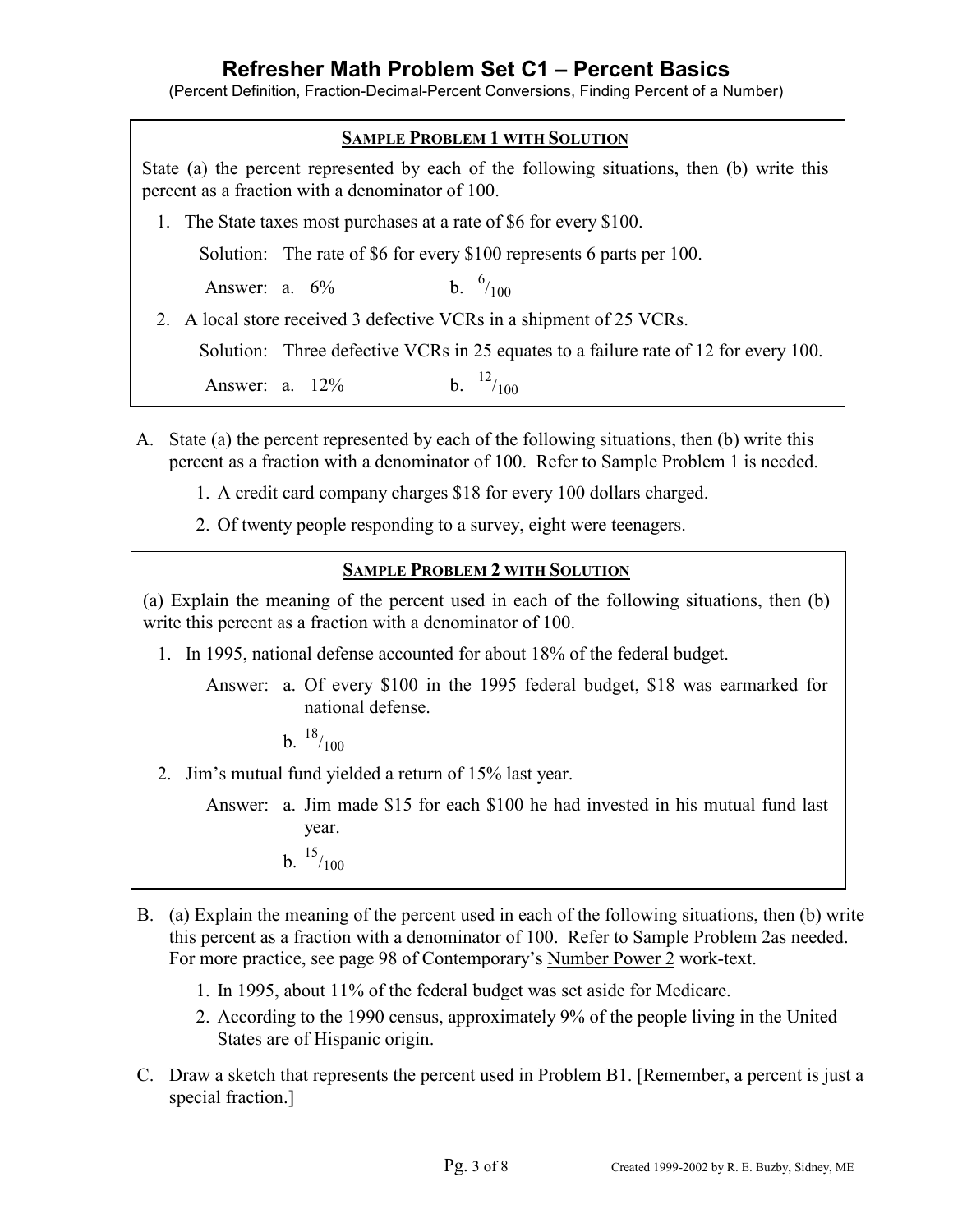(Percent Definition, Fraction-Decimal-Percent Conversions, Finding Percent of a Number)

## **III. CONVERTING AMONG FRACTIONS, DECIMALS, AND PERCENTS**

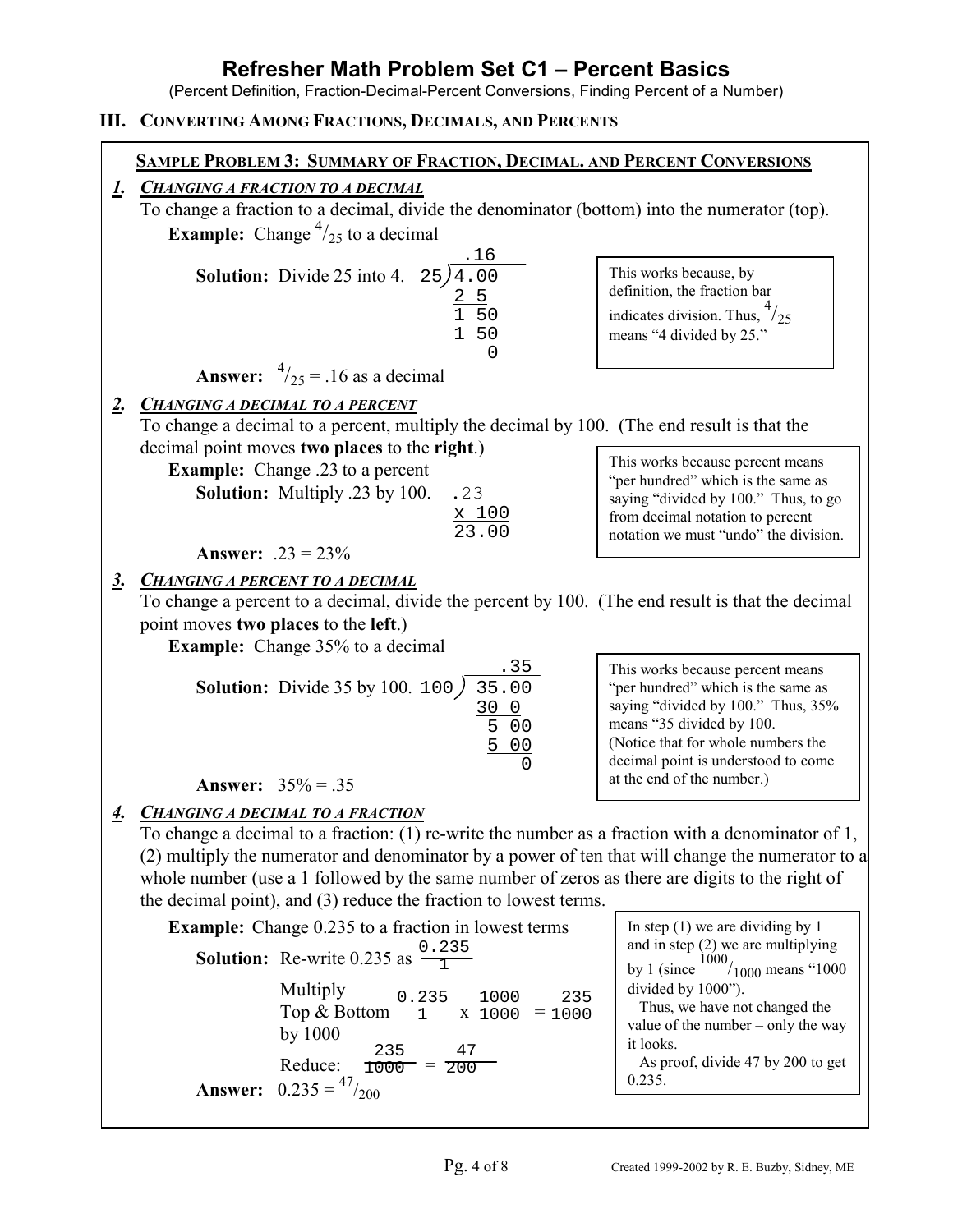(Percent Definition, Fraction-Decimal-Percent Conversions, Finding Percent of a Number)

 A. For each of the following: (a) change the given fraction or mixed number to a decimal; then (b) change the resulting decimal to a percent. Refer to Sample Problem 3 as needed. For more practice, see pages 99, 101, and 103 of Contemporary's Number Power 2 work-text.

 $1.\, {}^{1}_{4}$  $/4$  2.  $\frac{2}{3}$  3.  $3\frac{4}{5}$  4.  $\frac{11}{8}$  5.  $12^5$  $/6$  6.  $\frac{5}{7}$ 

 B. For each of the following: (a) change the given percent to a decimal; then (b) change the resulting decimal to a fraction or mixed number in lowest terms. Refer to Sample Problem 3 as needed. For more practice, see pages 100 and 102 of Contemporary's Number Power 2 work-text.

1. 75% 2. 32% 3.  $33^{1}/3\%$  4. 246% 5. 53.5% 6. 120.6%

### **IV. FINDING THE PERCENT OF A NUMBER**

#### **SAMPLE PROBLEM 4: WITH SOLUTION**

Solve each of the following.

- 1.  $18\%$  of  $84 =$ Solution: 1. The word "of" indicates multiplication. Thus, we get.....  $18\% \cdot 84 =$ 2. Converting 18% to a decimal, we get...............................18 • 84 = 15.12
- 2.  $33^{1/3}$ % of 126 = Solution: 1. The word "of" indicates multiplication. Thus, we get.....  $33^{1/3}$ % \* 126 = 2. Converting 33<sup>1</sup> /3% to a fraction, we get .......................... <sup>1</sup> /3 \* 126 = 42
- A. Solve each of the following. Refer to Sample Problem 4 as needed. For more practice, see pages 104–106 of Contemporary's Number Power 2 work-text.

| 1. 10\% of $63 =$  | 2. $66^2$ /3% of 189 = | 3. 9.6% of $257 =$                  |  |
|--------------------|------------------------|-------------------------------------|--|
| 4. 235\% of $20 =$ | 5. 0.06% of $5000 =$   | 6. $22^3$ / <sub>8</sub> % of 640 = |  |

 **V. PERCENT APPLICATIONS – PART 1 (FINDING THE PERCENT OF A NUMBER)** 

### **SAMPLE PROBLEM 5 WITH SOLUTION**

### The Problem:

Three hundred fifty students graduated from Hometown High this year. If 48 percent of those graduating were boys, how many boys graduated from Hometown High?

### The Solution:

- *i*. We are to find how many boys graduated from Hometown High this year.
- *ii*. We know that 48% of the 350 graduates were boys. Remembering that "of" means "times", we see that the number of boys is given by:  $48\% \cdot 350 = .48(350) = 168$
- *iii*. One hundred sixty-eight boys graduated from Hometown High this year.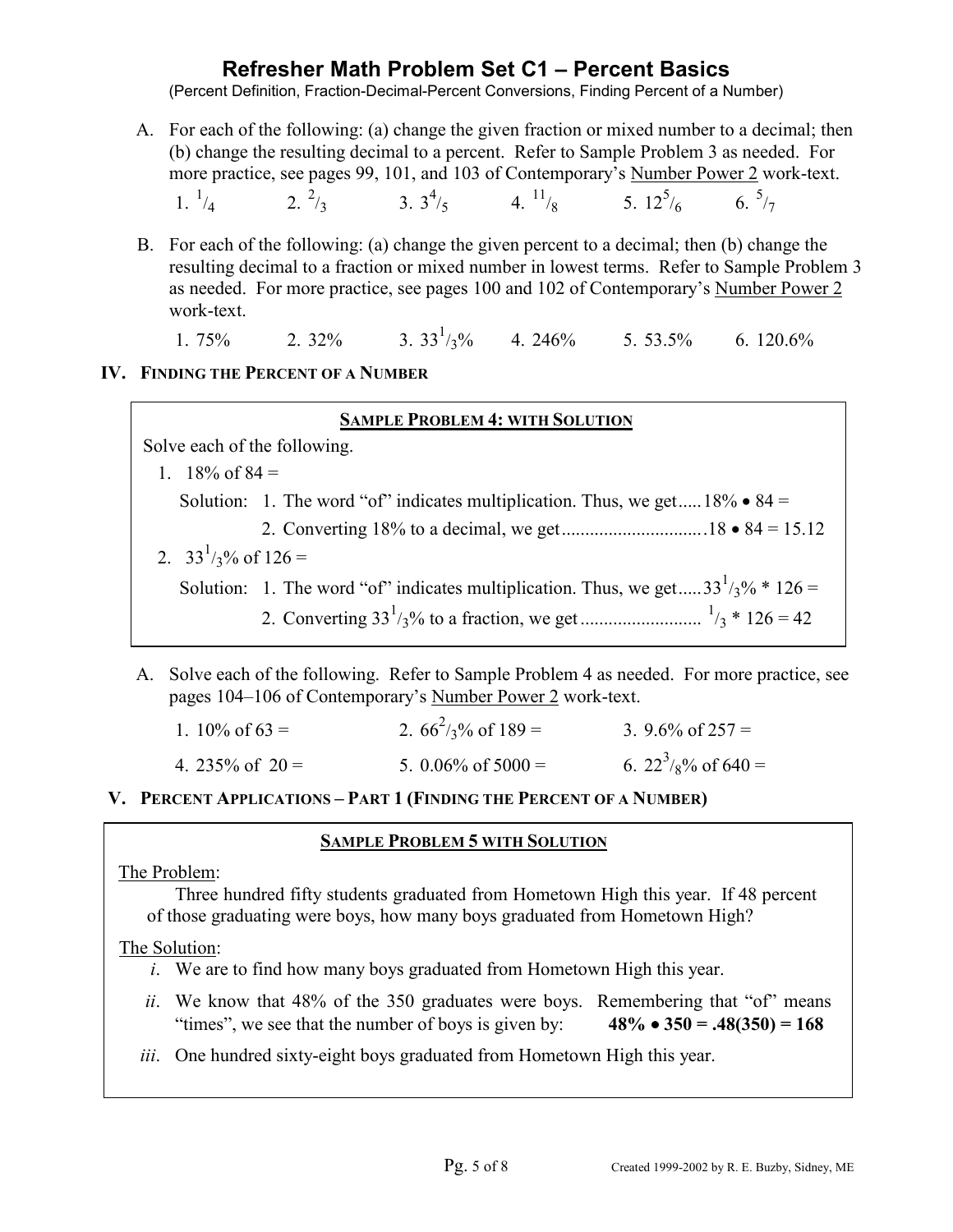(Percent Definition, Fraction-Decimal-Percent Conversions, Finding Percent of a Number)

### **SAMPLE PROBLEM 6 WITH SOLUTION**

### **The Problem:**

Use the Simple Interest Formula  $(I = PRT)$ , where  $I =$  interest,  $P =$  principle,  $R =$ interest rate, and  $T =$  time) to see how much interest you would earn if you invested \$2000 for 30 months at 4.5% simple annual interest.

### **The Solution:**

- *i*. We are to find how much interest you would earn if you invested \$2000 for 30 months at 4.5% simple annual interest.
- *ii*. From the information given we know:

 $P = 2000$ ,  $R = 4.5\% = 0.045$ , and  $T = 30$  months = 2.5 years.

Substituting into the formula, we get:  $I = 2000 * 0.045 * 2.5 = 225$ 

*iii*. We would earn \$225 in 30 months.

COMPLETELY SOLVE PROBLEMS A THROUGH H USING STEPS (*i*), (*ii*), AND (*iii*) BELOW. REFER TO SAMPLE PROBLEMS 5 AND 6, AS NEEDED. FOR MORE PRACTICE, SEE PAGES 107–109 AND 150-153 OF CONTEMPORARY'S NUMBER POWER 2 WORK-TEXT.

- *i*. State what it is you are to find. Give your answer as a complete sentence.
- *ii*. Solve the problem, showing your work.
- *iii*. State the answer in a complete sentence.
- A. Most real estate agencies charge a 7 percent commission for selling a house. How much would you have to pay in commissions if your house sold for \$72,500?
- B. A sweater that normally sells for \$42 is on sale at "35% off." How much will you save if you buy the sweater on sale?
- C. Gary puts 15% of his take-home pay into savings. If his paycheck this week was \$568, how much should he put into savings? Round your answer to the nearest dollar.
- D. Bargain Mart requires a 20% down payment on all layaways. How much would you have to put down on a camcorder that costs \$625 with tax?
- E. If, on average, it either rains or snow on 38.2 percent of the days each year, how many days does it rain or snow in an average 365-day year? Give your answer to the nearest whole day.

USE THE SIMPLE INTEREST FORMULA  $(I = PRT)$ , WHERE  $I = INTEREST$ ,  $P = PRINCIPLE$ ,  $R =$ INTEREST RATE, AND  $T$  = TIME) TO ANSWER PROBLEMS F, G, AND H.

- F. Mary invested \$2500 for one year at an annual rate of 5.75% (simple interest). How much did she earn in interest?
- G. Terry borrowed \$1200 for 8 months at 12% per year simple interest. How much interest did he have to pay on this loan?
- H. How much interest would you earn if you invested \$1500 at 5.5% simple interest for 12 years?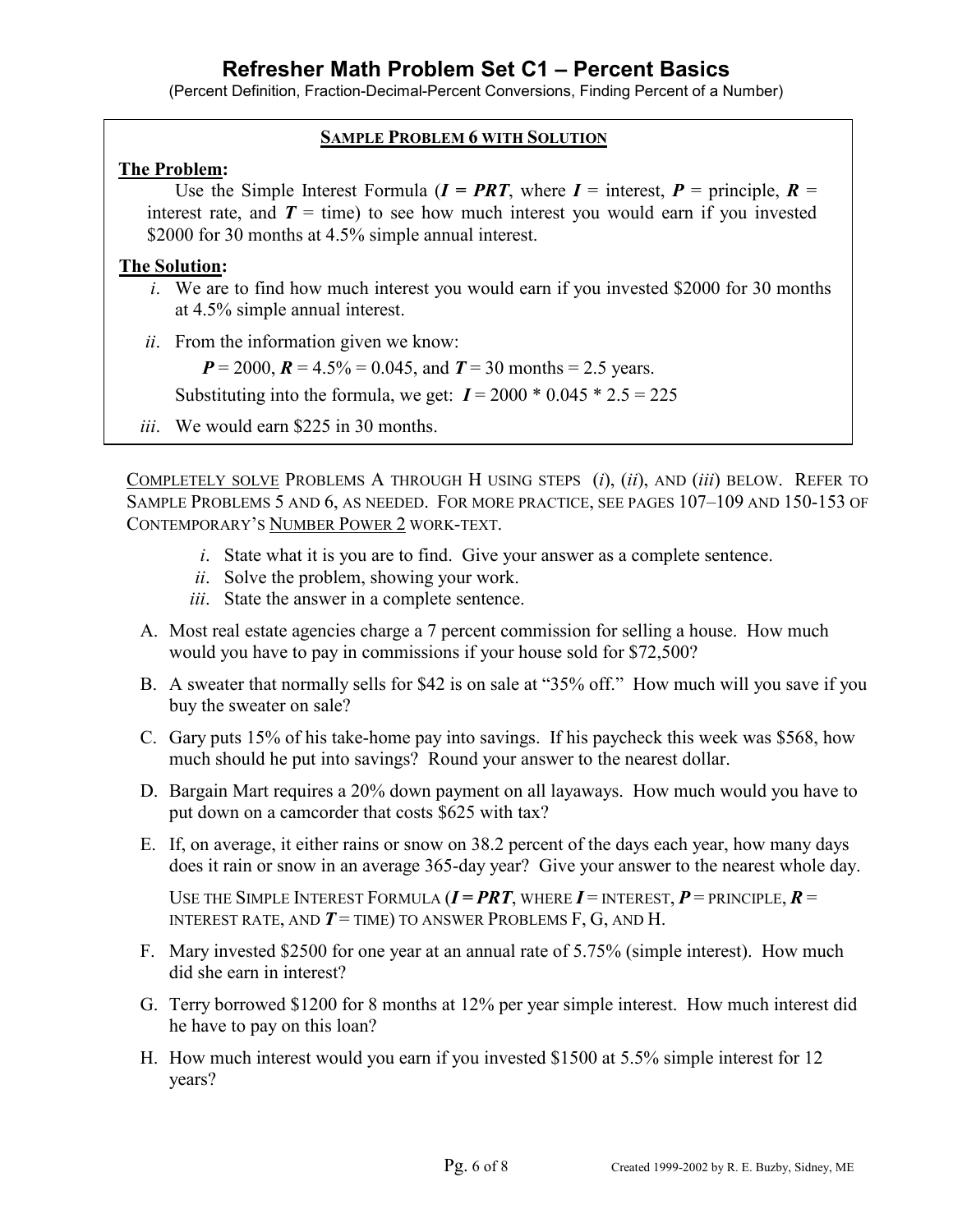(Percent Definition, Fraction-Decimal-Percent Conversions, Finding Percent of a Number)

| <b>ANSWER KEY</b>                                               |                                                                                             |                   |                      |                 |                              |                     |                                            |  |  |  |
|-----------------------------------------------------------------|---------------------------------------------------------------------------------------------|-------------------|----------------------|-----------------|------------------------------|---------------------|--------------------------------------------|--|--|--|
| <b>SECTION I: REVIEW PROBLEMS</b>                               |                                                                                             |                   |                      |                 |                              |                     |                                            |  |  |  |
| A1.                                                             | A2.                                                                                         |                   |                      | A3. $^{3}/_{5}$ |                              | A4. $5^{3}/_{4}$    |                                            |  |  |  |
|                                                                 | A5. $6^{7}/_{20}$                                                                           | A6. $5^{3}/_{20}$ |                      |                 | A7. $3^{9}/_{20}$            |                     | A8. $9^{7}/_{12}$                          |  |  |  |
| B1. 0.6                                                         |                                                                                             | B2. 5.75          |                      |                 | <b>B3.</b> $^{139}/_{500}$   |                     | B4. 25,216 <sup>273</sup> / <sub>500</sub> |  |  |  |
|                                                                 | B5. twenty-five thousand two hundred sixteen and five hundred forty-six thousandths         |                   |                      |                 |                              |                     |                                            |  |  |  |
|                                                                 | B6a. 25,216.5                                                                               | B6b. 25,220       |                      |                 | B6c. 25,216.55               |                     | C. 37.088                                  |  |  |  |
|                                                                 | D. 54.1512                                                                                  | E. 18             |                      | F. 37           |                              |                     | G. $3^{1/3}$                               |  |  |  |
|                                                                 | H. \$7.05                                                                                   | I. $4^{31}/40$    |                      | J. 2            |                              |                     | K. $3^{15}/16$                             |  |  |  |
|                                                                 | L. $1^2$ / <sub>3</sub> cups                                                                |                   | M. $9^{1}/_{3}$ cups |                 | N. 15 girls                  |                     | O. 316.8 miles                             |  |  |  |
|                                                                 | P. $42^7$ / <sub>8</sub> inches                                                             |                   | Q. \$7.35            | R. $2^5$ /8     |                              |                     |                                            |  |  |  |
|                                                                 | S1. 3.8 cm                                                                                  |                   | S2. 9.1 cm           |                 |                              |                     |                                            |  |  |  |
| <b>SECTION II: THE MEANING OF PERCENT</b>                       |                                                                                             |                   |                      |                 |                              |                     |                                            |  |  |  |
|                                                                 | A1a. 18%                                                                                    |                   | Alb. $^{18}/_{100}$  |                 | A2a. 40%                     | A2b. $^{40}/_{100}$ |                                            |  |  |  |
| Bla.                                                            | In 1995, $$11$ of every $$100$ of the federal<br>budget was earmarked for Medicare.         |                   |                      |                 | <b>B1b.</b> $\frac{11}{100}$ |                     |                                            |  |  |  |
| $B2a$ .                                                         | In 1990, about 9 of every 100 people living<br>in the United States was of Hispanic origin. |                   |                      |                 | B2b. $\frac{9}{100}$         | $C_{\cdot}$         |                                            |  |  |  |
| SECTION III: CONVERTING AMONG FRACTIONS, DECIMALS, AND PERCENTS |                                                                                             |                   |                      |                 |                              |                     |                                            |  |  |  |
| A1a. 0.25                                                       |                                                                                             | Alb. 25%          |                      |                 | A2a. 0.666                   |                     | A2b. 66.6%                                 |  |  |  |
| A3a. 3.8                                                        |                                                                                             |                   | A3b. 380%            |                 | A4a. 1.375                   |                     | A4b. 137.5%                                |  |  |  |
|                                                                 | A5a. 12.83                                                                                  |                   | A5b. 1283.3%         |                 | A6a. .714285                 |                     | A6b. 71.4285714285%                        |  |  |  |
|                                                                 | Bla. 0.75                                                                                   | B1b. $^{3}/_{4}$  |                      |                 | B <sub>2</sub> a. 0.32       | B2b. $\frac{8}{25}$ |                                            |  |  |  |
|                                                                 | B3a. 0.3                                                                                    |                   | B3b. $\frac{1}{3}$   |                 | B4a. 2.46                    |                     | B4b. $2^{23}/_{50}$                        |  |  |  |
|                                                                 | B5a. 0.535                                                                                  |                   | B5b. $107/200$       |                 | B6a. 1.206                   |                     | B6b. $1^{103}/_{500}$                      |  |  |  |
| <b>SECTION IV: FINDING THE PERCENT OF A NUMBER</b>              |                                                                                             |                   |                      |                 |                              |                     |                                            |  |  |  |
| A1. 6.3                                                         |                                                                                             |                   | A2. 126              |                 | A3. 24.672                   | A4. 47              |                                            |  |  |  |
| A5. 3                                                           |                                                                                             |                   | A6. 143.2            |                 |                              |                     |                                            |  |  |  |
| <b>SECTION V: PERCENT APPLICATIONS - PART 1</b>                 |                                                                                             |                   |                      |                 |                              |                     |                                            |  |  |  |
|                                                                 | A. \$5,075                                                                                  |                   | B. \$14.70           |                 | C. \$85                      |                     | D. \$125                                   |  |  |  |
| E.                                                              | 139 days                                                                                    |                   | F. \$143.75          |                 | G. \$96                      |                     | H. \$990                                   |  |  |  |